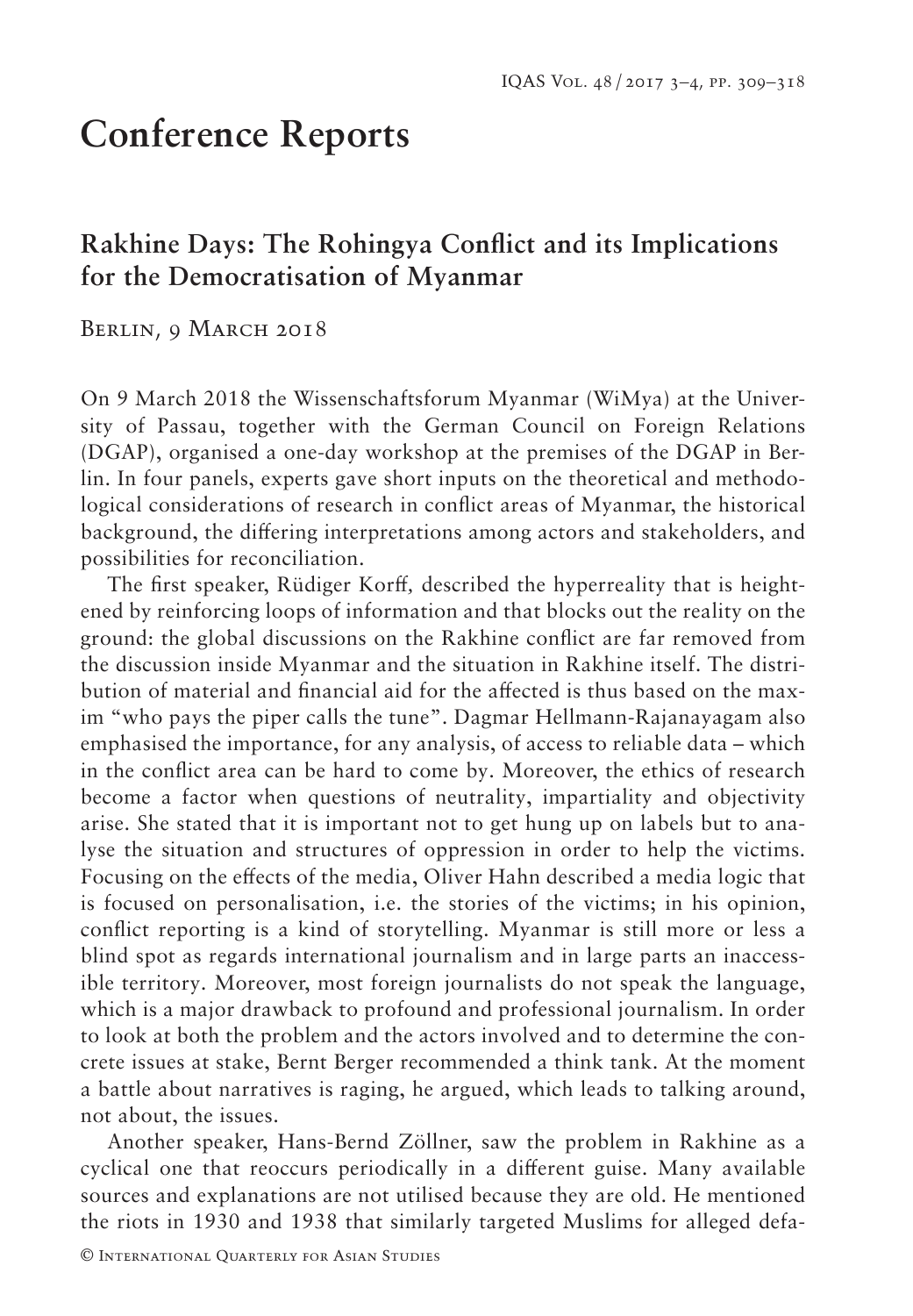mation of Buddhism or the fear that their number would lead to the extinction of the Buddhists (interestingly, at that time Rakhine was quiet).

How the Rohingya conflict turned from a triangular one in 2012 to a multipolar one at present, with multiple actors – Muslims, militants, AA, ARSA, the army, NLD, foreigners, NGOs, OIC – was described by Jacques Leider. He also noted that the international relevance of the conflict stands in contrast to the perception in Myanmar, where there exists no impression of urgency. Moreover, highlighting the historical background for an explanation is obviously insufficient to grasp the problem, because mindsets are linked to a shared past, but a separate history. In addition, the Muslims were traditionally strongly linked to the army and the USDP, a fact that only changed very recently, in 2012. At the moment historical analysis seems to clash with legal and human rights arguments. In August 2017, the final report of the Advisory Commission on Rakhine State, which was chaired by Kofi Annan, was presented to the Government of Myanmar. As Mandy Fox stated, it provided a glimmer of hope, though there were queries about the Commission's composition and mandate. The report presented 88 recommendations covering the whole range of humanitarian and developmental issues relevant for Rakhine. It is striking that this report is not mentioned among international activists referring to the genocide of the Rohingya.

Aung Tun Thet, a member of the Myanmar Peace Commission (MPC) and Chief Coordinator of the Union Enterprise for Humanitarian Assistance, Resettlement and Development in Rakhine (UNHERD), provided a nice quotation as the Myanmar delegation outlined their proposals for a possible solution of the conflict. Against an intense engagement with the history and origins of the conflict, he cited Lord Buddha*:* "If you have an arrow in your heart, do not ask where it came from, how, who shot it and why, just pull it out." In his view, the solutions proposed thus far – sanctions, embargoes and involvement – are not helpful, but would lead rather to a deterioration of the situation. UNHERD presents a fresh approach because it involves all actors and primarily the private sector with a view to economic development. It is driven by domestic resources and intends to start with infrastructure in Rakhine, with roads, electricity, etc. Aung Tun Thet outlined some planned projects, such as a Special Economic Zone in Maungdaw, to increase cross-border trade, banking, SMEs, health and tourism that should be initiated in cooperation with the regional government. Rakhine has to be brought back from a war economy to a peace economy according to the UN global compact: human rights, labour standards, environment, anti-corruption. The private sector, in particular, is being challenged to contribute to these endeavours.

During the discussion that followed, the Myanmar delegation stressed that in the rural areas there is very little knowledge and understanding of human rights, therefore education is badly needed on this topic. Once again Aung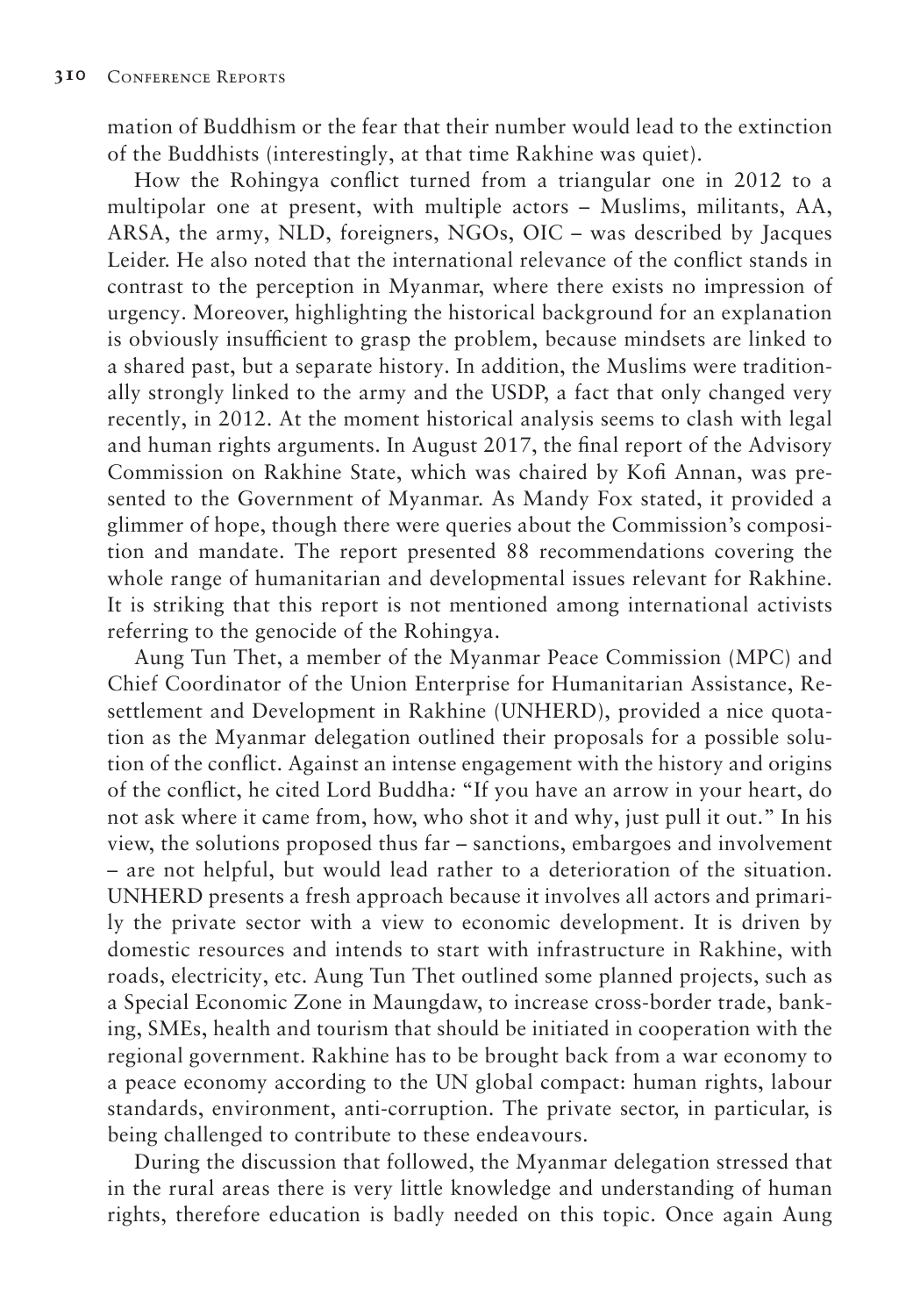Tun Thet emphasised that historical, political, economic and social factors are deeply interrelated and can only be solved together. In this regard demographics have to be considered. Sometimes the impression is created that the majority in Rakhine are Muslims. That is not true, and poverty affects all. However, the aid response by the international community goes only to this one group. In a view only conditionally accepted by the other participants, Aung Tun Thet dated the beginnings of the current problem to 2012, as an intercommunal conflict turned militant because of ARSA (Arakan Rohingya Salvation Army) attacks, with only the army's response being condemned. It should be kept in mind that Rakhine is a border state, making national security an issue. In fact, the atrocities discussed internationally are concentrated in the three border townships, where the Muslims form a majority of sometimes more than 90 per cent of the population.

Pyone Kathy Naing, Member of the Parliament of Myanmar, pointed out the complexity of the problem that in her view stems basically from colonial times: Rakhine is the poorest state in a poor country, with poverty affecting Buddhists and Muslims alike. The Rakhine Buddhists object to an internationalisation of the conflict because they fear it will disadvantage them. But international commitment can have a productive role if it cooperates with the government. Another member of the Myanmar Parliament, Je Yaw Wu, drew attention to the significance of the military in the solution of the conflict, citing a need for checks and balances.

The question of the return of the refugees and their citizenship status was admitted to be the thorniest problem. Aung Tun Thet complained that in the Kofi Annan Report there is little mention of the state's responsibility towards the Muslims in this regard. The delegation emphasised that the rules of citizenship are crucial, and that the 1982 law is still applicable. The Myanmar government will probably not recognise the Rohingya as an indigenous ethnic group with special rights. But these people have a right to individual citizenship on the basis of individual human rights: their status is equal to the status of Muslims with Indian or Chinese ancestry in other parts of Myanmar. Currently, registration is proceeding at the moment. This involves first a documentation process through the so-called "National Verification Card", which is issued to returnees as a first step, before they obtain citizenship documents. To get this card, no special documentation is needed, but the returnees must state which village they are from and how long they have lived there. However, there are reports that some people who wanted to go through the process were killed or prevented from applying.

The workshop provided a sober and dispassionate view of the problem in the Rakhine State of Myanmar in contrast to the numerous often biased and one-sided events on the issue. Importantly, the views of different sides in Myanmar were given attention, while it was acknowledged that the problem in the